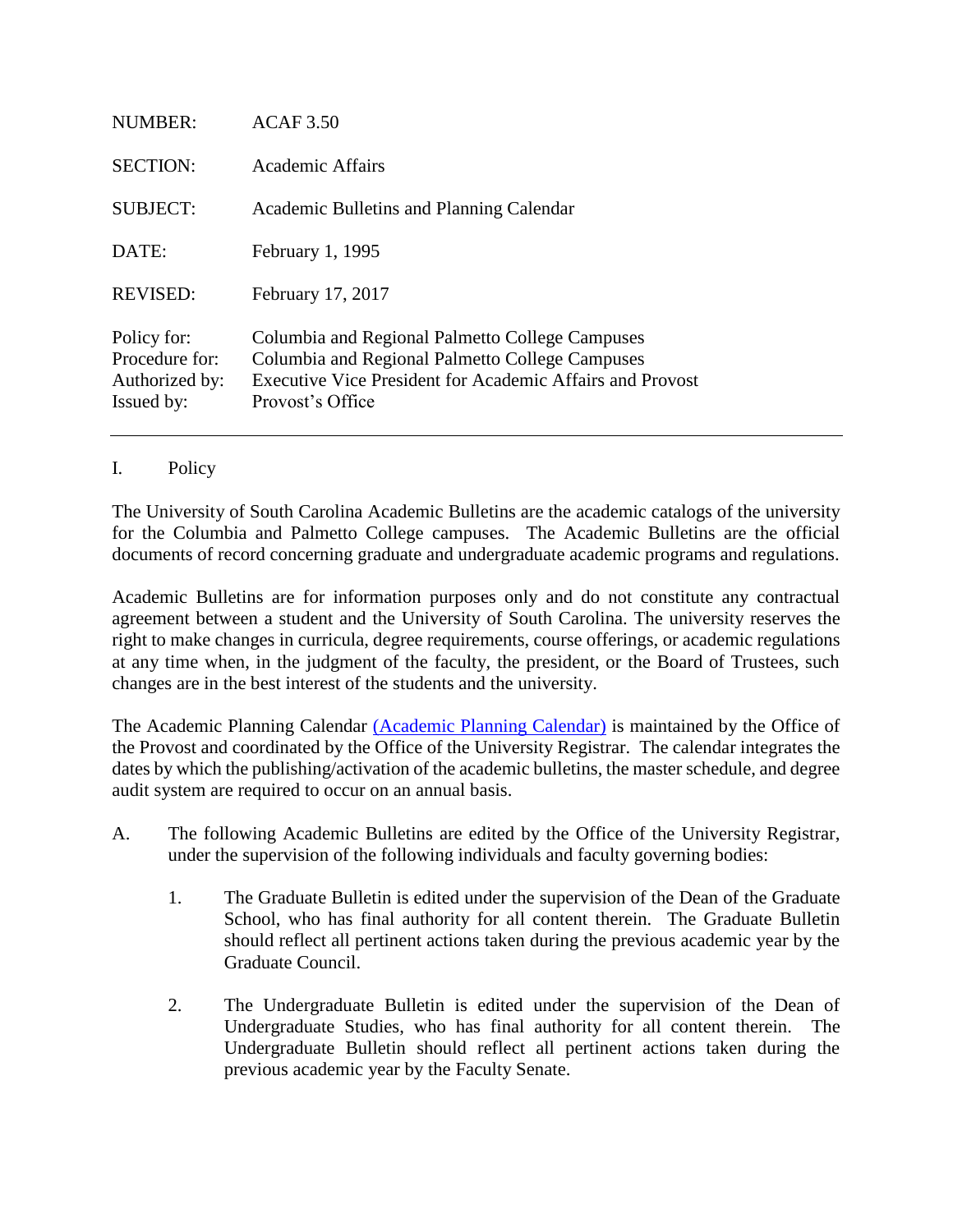- 3. The Academic Bulletins for the Law School and Medical School are edited under the supervision of the deans of those schools, who have final authority for all content therein. The Law School and Medical School Bulletins should reflect all pertinent actions taken during the previous academic year by the relevant faculty governing bodies.
- 4. The College of Pharmacy Bulletin is edited under the supervision of the dean who has final authority for all content therein. The COP Bulletin should reflect all pertinent actions taken during the previous academic year by the relevant faculty governing body.
- 5. The four regional Palmetto College campus bulletins (USC Lancaster, USC Salkehatchie, USC Sumter and USC Union) are edited under the supervision of the chancellor, who has final authority for all content therein. The four regional Palmetto College campus bulletins should reflect all pertinent actions taken during the previous academic year by the regional Palmetto College Campuses Faculty Senate.
- 6. All front matter and non-curricular sections of the Academic Bulletins are edited under the supervision of the individuals or faculty governing bodies outlined in Section I.C. of this policy.
- B. Electronic Publishing of Academic Bulletins
	- 1. Annual Freeze Date

The undergraduate and graduate studies bulletins are updated in accordance to the Academic Planning Calendar. On December 15 of each year, the bulletins are "frozen" to become the archived bulletin of record for the coming academic year. The "frozen" bulletins establish the guidelines and regulations under which each incoming class matriculates.

- 2. Ongoing Updates
	- a. Only under certain circumstances are bulletin updates permitted between the freeze date and the next academic year. These include:
		- i. Approved new academic programs which do not replace any existing programs.
		- ii. Approved new courses which do not replace any existing courses.
		- iii. Approved new program concentrations which do not replace any existing concentrations, and which require only the addition of new text to the existing bulletin.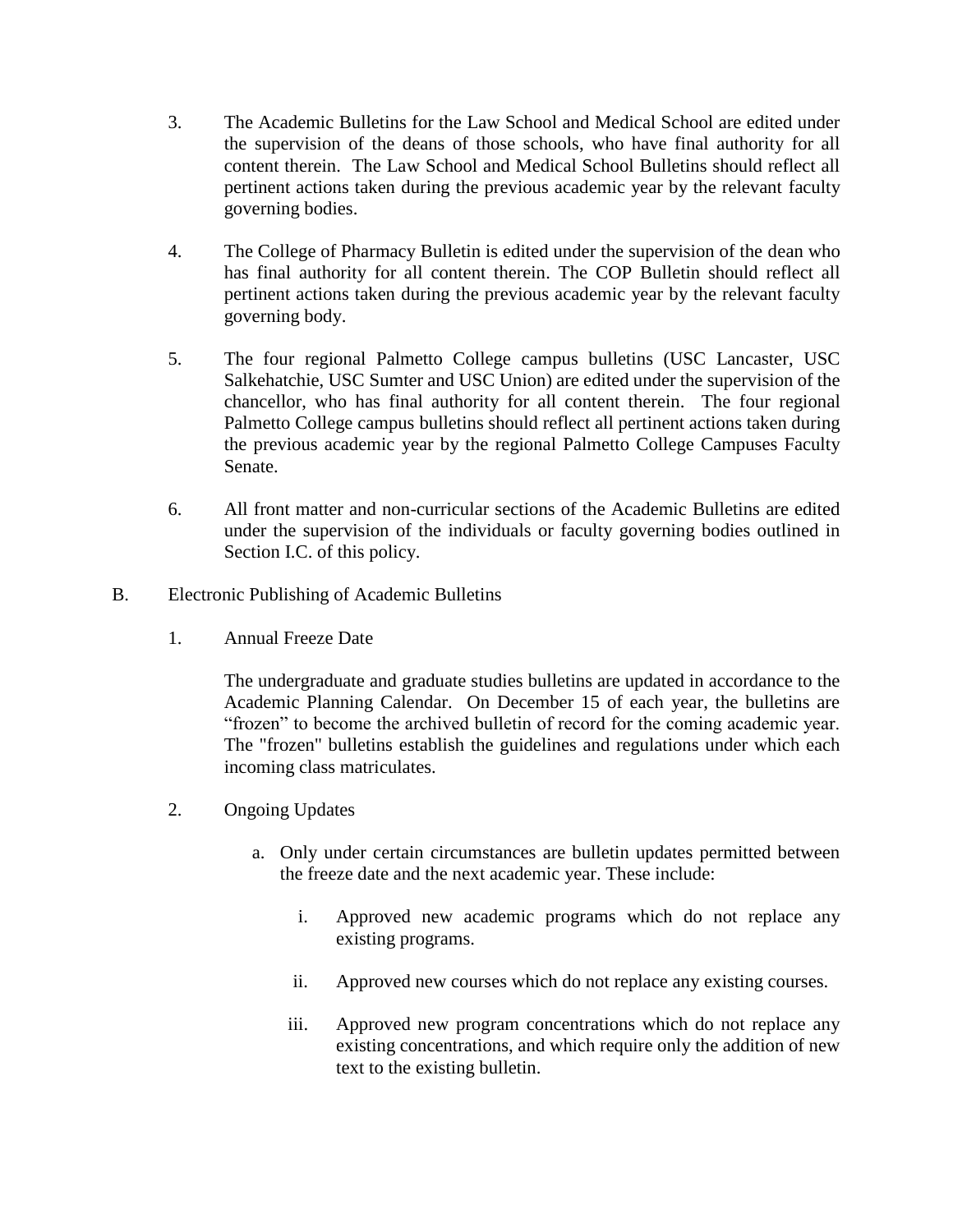- b. Changes to or deletions of academic programs, concentrations, and courses will only appear in the bulletin of record for the coming academic year if approved by faculty governing bodies before the December 15 freeze date. Any updates must be approved by the individuals noted in I.A.1-6, as well as the Office of the Provost.
- C. Oversight of Academic Bulletin Revisions

Substantive revisions to Academic Bulletins must be reviewed and approved prior to submission to the University Registrar. The responsible entities and due dates for each Bulletin section are outlined in the table below. Non-substantive revisions may be made throughout year with approval of University Registrar or the Registrar's designee.

Depending on the revision, additional approval may be required by the Board of Trustees, the South Carolina Commission on Higher Education (CHE), and/or the Southern Association of Colleges and Schools/Commission on Colleges (SACSCOC) prior to inclusion in the Bulletin. See also University Policies ACAF 2.00 Creation and Revision of Academic Programs, ACAF 2.03 Creation and Revision of Academic Courses, and BUSF 4.00 Academic Fees and Expenses.

| OVERSIGHT OF ACADEMIC BULLETIN REVISIONS |                                                                                                 |                                                             |                                                                                                                                                  |                                                           |  |  |
|------------------------------------------|-------------------------------------------------------------------------------------------------|-------------------------------------------------------------|--------------------------------------------------------------------------------------------------------------------------------------------------|-----------------------------------------------------------|--|--|
| <b>BULLETIN</b><br><b>SECTION</b>        | Undergraduate<br><b>Bulletin</b>                                                                | <b>Graduate</b><br><b>Bulletin</b>                          | <b>Regional</b><br><b>Palmetto</b><br><b>College</b><br><b>Campuses</b><br>(USC Lancaster,<br><b>USC Salkehatchie.</b><br>USC Sumter, USC Union) | <b>Updates</b><br><b>Due</b>                              |  |  |
| University                               | Office of Institutional<br>Research Assessment<br>& Analytics (OIRAA)                           | <b>OIRAA</b>                                                | <b>OIRAA</b>                                                                                                                                     | Aug. 1 for<br>immediately<br>following<br>year            |  |  |
| Admissions                               | Office of Admissions                                                                            | Graduate School                                             | Office of System<br>Affairs                                                                                                                      | Dec. 15 for<br>following<br>fall<br>semester              |  |  |
| Academic<br>Regulations                  | Columbia Campus<br><b>Faculty Senate,</b><br>Scholastic Standards<br>and Petitions<br>Committee | Graduate<br>Council, Policies<br>and Practices<br>Committee | Office of System<br><b>Affairs</b>                                                                                                               | Dec. 15 for<br>following<br>fall<br>semester              |  |  |
| Fees and Refunds                         | <b>Bursar's Office</b>                                                                          | <b>Bursar's Office</b>                                      | Office of System<br>Affairs                                                                                                                      | Aug 1 for<br>immediately<br>following<br>fall<br>semester |  |  |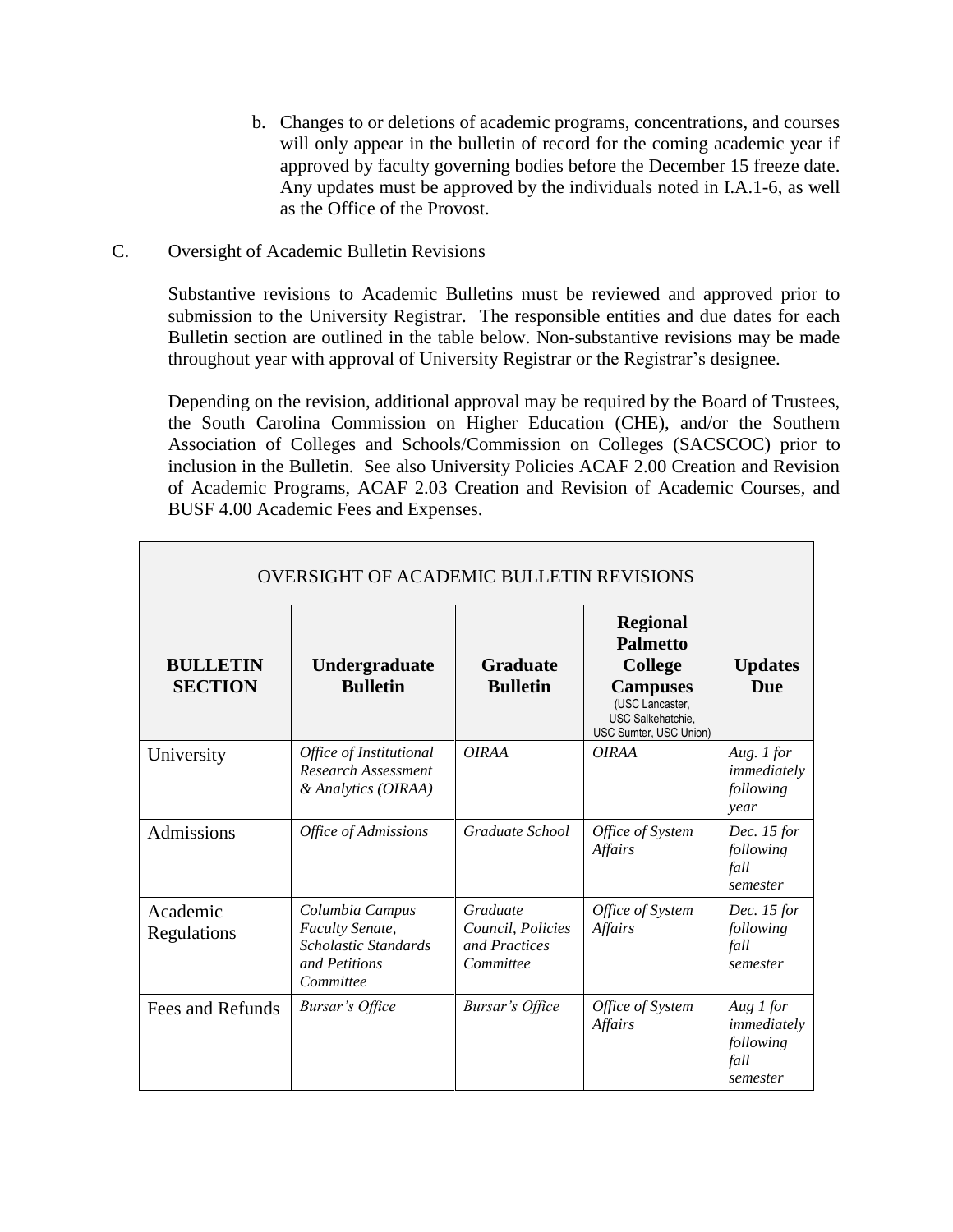| <b>OVERSIGHT OF ACADEMIC BULLETIN REVISIONS</b>                                          |                                                                                                                                                                                     |                                                                                                                                                                              |                                                                                                                                           |                                             |  |  |  |
|------------------------------------------------------------------------------------------|-------------------------------------------------------------------------------------------------------------------------------------------------------------------------------------|------------------------------------------------------------------------------------------------------------------------------------------------------------------------------|-------------------------------------------------------------------------------------------------------------------------------------------|---------------------------------------------|--|--|--|
| <b>BULLETIN</b><br><b>SECTION</b>                                                        | Undergraduate<br><b>Bulletin</b>                                                                                                                                                    | <b>Graduate</b><br><b>Bulletin</b>                                                                                                                                           | <b>Regional</b><br><b>Palmetto</b><br><b>College</b><br><b>Campuses</b><br>(USC Lancaster,<br>USC Salkehatchie.<br>USC Sumter, USC Union) | <b>Updates</b><br><b>Due</b>                |  |  |  |
| Academic<br>Programs<br>Introduction                                                     | Dean of<br><b>Undergraduate Studies</b>                                                                                                                                             | Dean of the<br>Graduate School                                                                                                                                               | Dean of<br>Undergraduate<br><b>Studies</b>                                                                                                | Dec 15 for<br>following<br>fall<br>semester |  |  |  |
| Campus or<br>College<br>Information                                                      | College or School<br>Dean                                                                                                                                                           | Dean of the<br>Graduate School,<br>College or<br><b>School Dean</b>                                                                                                          | Campus Dean                                                                                                                               | Dec 15                                      |  |  |  |
| <b>Roster of Faculty</b>                                                                 | Academic Unit Head                                                                                                                                                                  | Academic Unit<br>Head                                                                                                                                                        | Academic Unit<br>Head                                                                                                                     | August 1                                    |  |  |  |
| Academic Unit<br>Overview                                                                | Academic Unit Head.<br><i><b>OIRAA</b></i>                                                                                                                                          | Academic Unit<br>Head, OIRAA                                                                                                                                                 | Academic Unit<br>Head, OIRAA                                                                                                              | Dec~15                                      |  |  |  |
| Program<br>Learning<br>Outcomes                                                          | Academic Unit Head:<br>OIRAA; Columbia<br><b>Campus Faculty</b><br>Senate                                                                                                           | Academic Unit<br>Head; OIRAA;<br>Graduate<br>Council                                                                                                                         | Campus Dean;<br>OIRAA; Regional<br>Palmetto College<br><b>Faculty Senate</b>                                                              | Dec~15                                      |  |  |  |
| Academic content<br>changes to or<br>deletions of<br>academic<br>programs and<br>courses | College or School<br>Academic Program<br>Liaison; Columbia<br><b>Campus Faculty</b><br>Senate<br>(*When appropriate,<br><b>Board of Trustees,</b><br>CHE and/or<br>SACSCOC as well) | College or<br>School Academic<br>Program<br>Liaison;<br>Graduate<br>Council<br>$(*When$<br>appropriate,<br><b>Board</b> of<br>Trustees, CHE<br>and/or<br>SACSCOC as<br>well) | Regional Palmetto<br>College<br><b>Campuses Faculty</b><br>Senate                                                                         | Dec 15                                      |  |  |  |